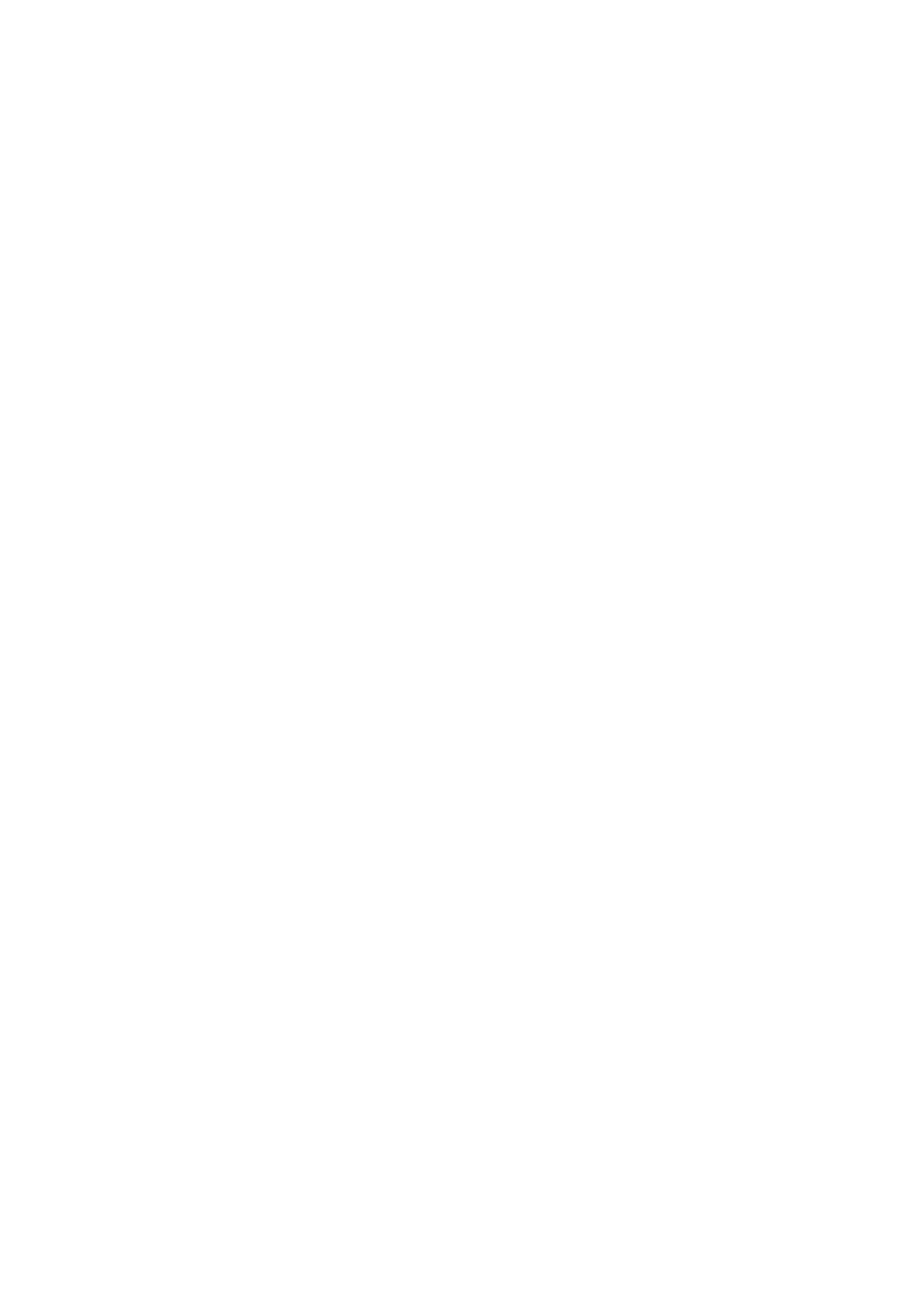

## **Northland Regional Council Tsunami Modelling Study 2**

Philip Gillibrand Emily Lane Jade Arnold John Carter Jen Dumas Matt Enright James Goff

*Prepared for* 

## Northland Regional Council

NIWA Client Report: CHC2008-115 August 2008 NIWA Project: NRC07502

National Institute of Water & Atmospheric Research Ltd 10 Kyle Street, Riccarton, Christchurch P O Box 8602, Christchurch, New Zealand Phone +64-3-348 8987, Fax +64-3-348 5548 www.niwa.co.nz

© All rights reserved. This publication may not be reproduced or copied in any form without the permission of the client. Such permission is to be given only in accordance with the terms of the client's contract with NIWA. This copyright extends to all forms of copying and any storage of material in any kind of information retrieval system.